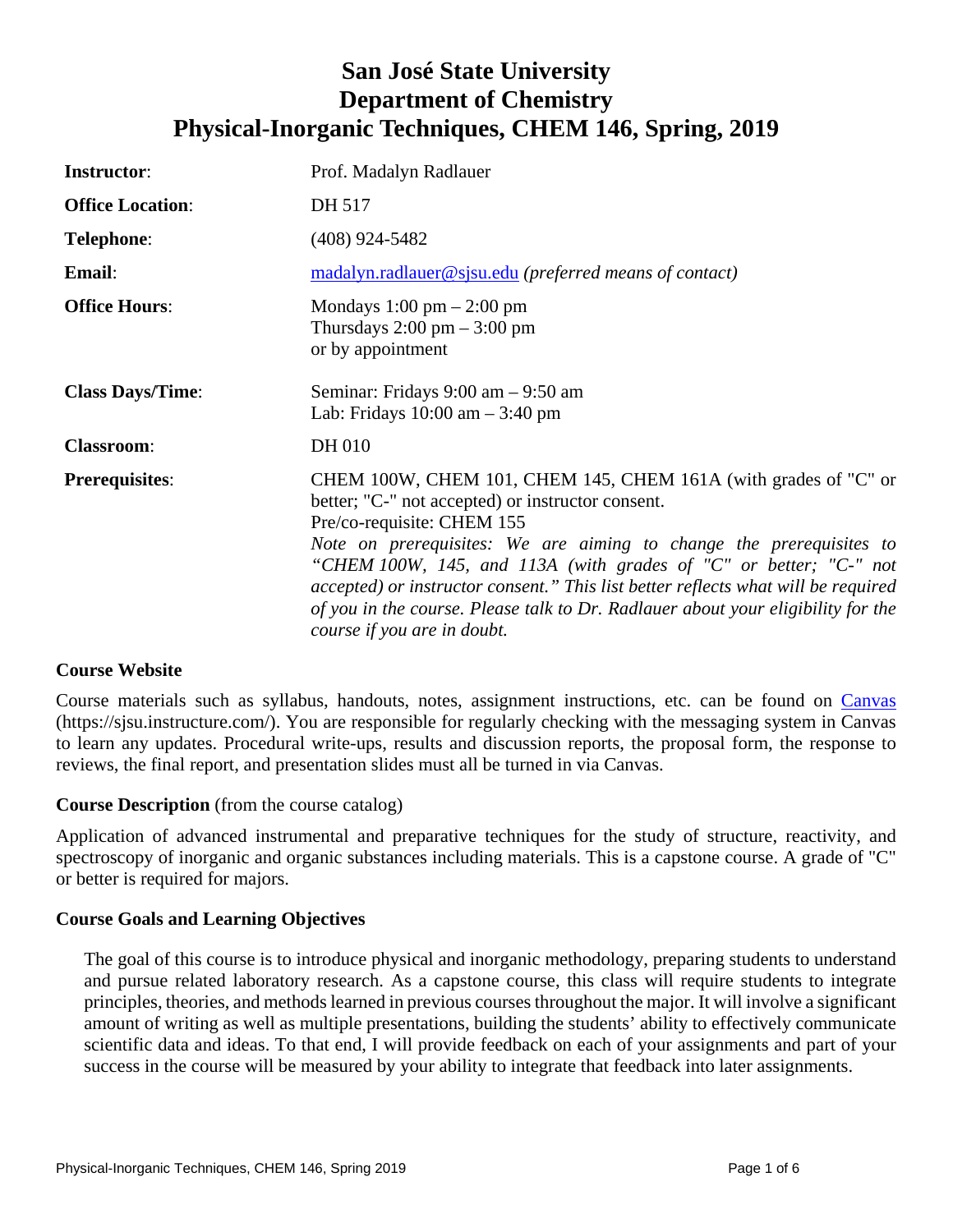# **Program Learning Objectives (PLO)**

CHEM 146 will address the following [chemistry department program learning objectives](http://www.sjsu.edu/chemistry/Academic_Programs/Undergraduate_Programs/Undergraduate_Program_Learning_Objectives.html) (http://www.sjsu.edu/chemistry/Academic\_Programs/Undergraduate\_Programs/Undergraduate\_Program\_L earning Objectives.html):

PLO #1 – Demonstrate understanding of core concepts, methods and limits of scientific investigation to effectively solve problems in inorganic chemistry.

PLO #4 – Demonstrate understanding of core concepts, methods and limits of scientific investigation to effectively solve problems in physical chemistry.

PLO #6 – Answer questions regarding safe practices in the laboratory and chemical safety.

PLO #7 – Demonstrate safe laboratory skills (including proper handling of materials and chemical waste) for particular laboratory experiments.

PLO #9 – Effectively present a scientific paper orally applying the scientific approach, as at an American Chemical Society symposium.

PLO #10 – Write a formal scientific laboratory report which applies the scientific approach to address a chemical problem and follows the format and style of an article in a peer-reviewed American Chemical Society journal.

# **Course Learning Outcomes (CLO)**

The main student learning objectives for CHEM 146 students are as follows:

CLO #1 – To be able to independently design, implement, and report the results of a semester-long research project, with appropriate guidance from the instructor as needed.

CLO #2 – To demonstrate proficiency in literature searches and use of database resources as a tool for designing and implementing their semester-long project.

CLO #3 – To be able to independently execute synthetic and analytical experimental procedures found in the scientific literature in physical and inorganic chemistry safely and efficiently.

CLO #4 – To reinforce concepts previously learned in general, physical, analytical, and inorganic chemistry courses by applying them in a laboratory setting.

CLO #5 – To recognize potential shortcomings in a scientific procedure and develop alternate plans in the face of unsuccessful procedures (i.e. to troubleshoot in a laboratory setting).

CLO #6 – To demonstrate the ability to present the results of a project, both in an oral presentation and in a written journal-style scientific paper.

# **Texts/Readings**

# **Textbook**

No textbook is required for this course.

**Other References** (not required, these may provide further clarification of various topics)

Inorganic, physical, and analytical chemistry textbooks such as *[Inorganic Chemistry](https://www.pearsonhighered.com/miessler5einfo/)* (https://www.pearsonhighered.com/miessler5einfo/) by Gary L. Miessler, Paul J. Fischer, and Donald A. Tarr  $(5<sup>th</sup> edition, 2014) ISBN: 9780321811059$  may be useful for background information.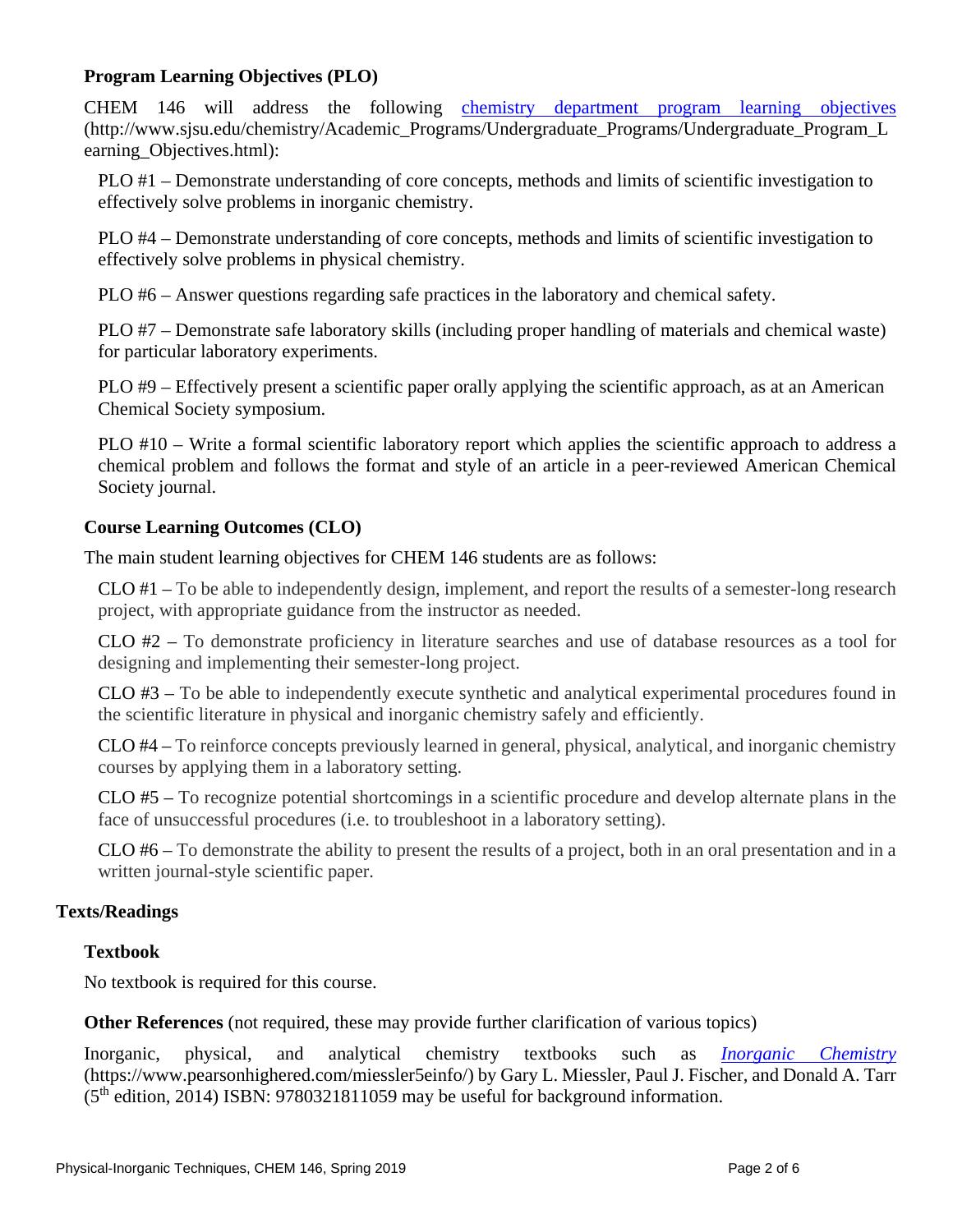Primary literature will be essential for the projects in this course. You should have a student library account with the King Library that allows you access the [library electronic databases](https://libguides.sjsu.edu/az.php) (https://libguides.sjsu.edu/az.php) such as [SciFinder](https://scifinder.cas.org/) (https://scifinder.cas.org/). If you plan to access the library services from off-campus, you may need to obtain a password and/or proxy to do so. Check the Library website for information.

# **Library Liaison**

The reference Librarian for Chemistry is Yen Tran and her email is **[yen.tran@sjsu.edu](mailto:yen.tran@sjsu.edu)**.

# **Other Technology/Equipment/Material Requirements** (more details in lab manual)

You will need a bound, lined laboratory notebook (a partly used notebook with at least 50 unused pages is acceptable); a calculator; lab glasses or goggles; and a lab coat. These are all needed for the first day of lab.

## **Course Requirements and Assignments**

Graded work in this course will include quizzes; instructor evaluation of your lab technique, especially with regards to safety and your lab notebook; and assignments on two short projects and one larger project. Two of these assignments will be completed with a lab partner, indicated as "joint."

| <b>Assignments</b>                                       | <b>Points</b> | <b>Percent of Grade</b> |
|----------------------------------------------------------|---------------|-------------------------|
| <b>Quizzes</b> (10 points each, lowest grade is dropped) | 60            | $6\%$                   |
| Lab technique, safety, notebook                          | 150           | $15\%$                  |
| <b>Short project A: Ligand exchange</b>                  |               | $15\%$                  |
| Procedural writeup                                       | 75            |                         |
| Results and discussion                                   | 75            |                         |
| <b>Short project B: Electronic structure</b>             |               | $15\%$                  |
| Procedural writeup                                       | 50            |                         |
| Results and discussion (joint)                           | 100           |                         |
| <b>Final project: Polymerization catalysis</b>           |               | 49 %                    |
| Proposal check-ins (meetings)                            | 20            |                         |
| Proposal form (written)                                  | 50            |                         |
| Proposal presentation (oral)                             | 100           |                         |
| Critiques of proposals                                   | 25            |                         |
| Response to reviews                                      | 25            |                         |
| Project check-ins (meetings)                             | 20            |                         |
| Final report (written, joint)                            | 100           |                         |
| Final presentation (oral)                                | 150           |                         |
| <b>Total</b>                                             | 1000          |                         |

Success in this course is based on the expectation that students will spend, for each unit of credit, a minimum of 45 hours over the length of the course for instruction or preparation/studying or course-related activities including but not limited to internships, labs, clinical practical. Other course structures will have equivalent workload expectations as described in the syllabus.

• [University Syllabus Policy S16-9](http://www.sjsu.edu/senate/docs/S16-9.pdf) (http://www.sjsu.edu/senate/docs/S16-9.pdf)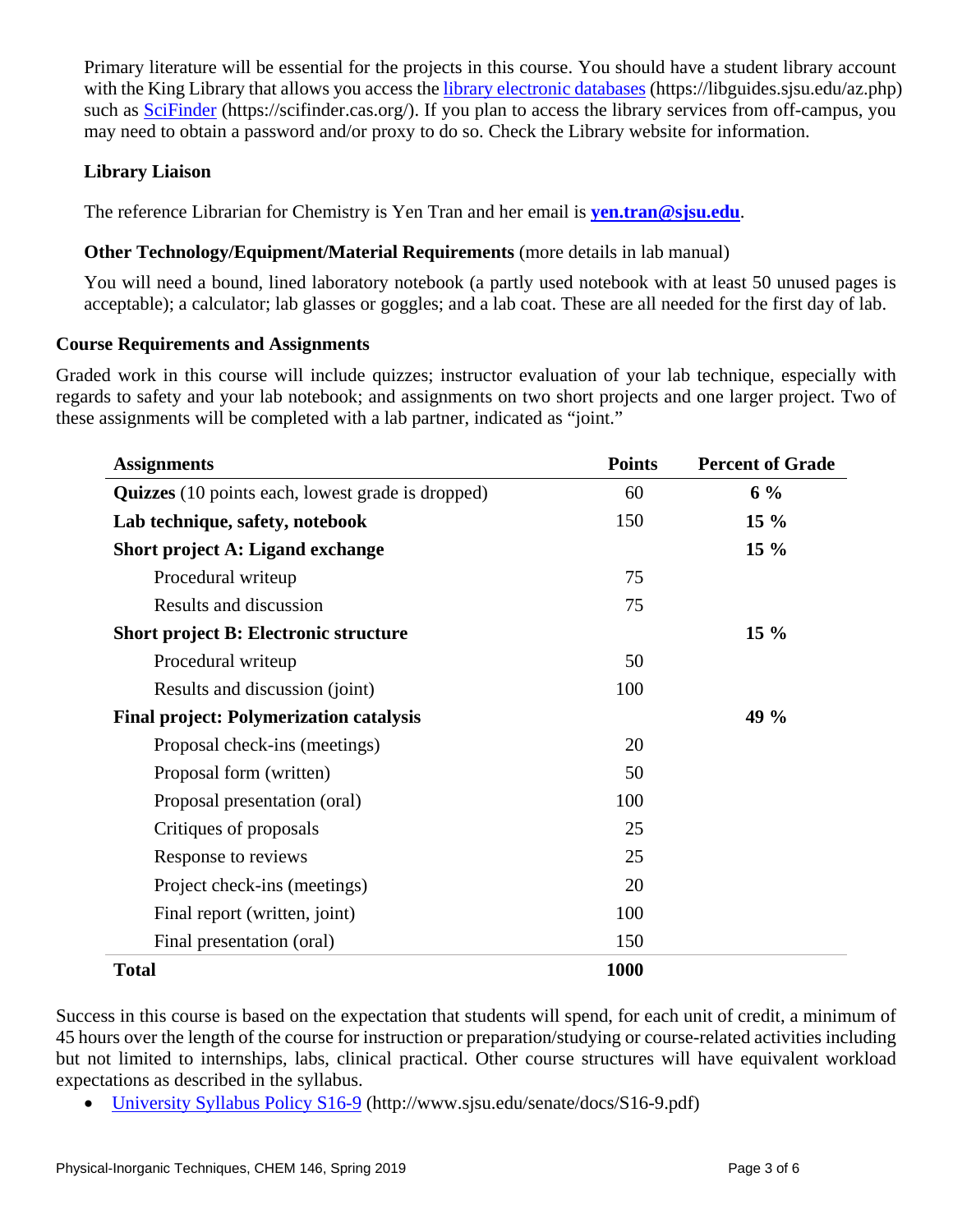• Office of Graduate and Undergraduate Programs' [Syllabus Information web page](http://www.sjsu.edu/gup/syllabusinfo/) (http://www.sjsu.edu/gup/syllabusinfo/)

## **Final Examination or Evaluation**

The final reports and presentations on the polymerization catalysis project will serve as the culminating experiences of this course. Your presentations will be given on the last day of class and the final draft of your reports will be due by the end of the assigned exam time (9:30 am) on Thursday, May 16, 2019.

## **Grading Information**

#### **Determination of Grades**

Points will be distributed as described in Course Requirements and Assignments above. The course grade will be determined from the resulting average of the point total as follows. I reserve the right to shift the point breakdown for the course, but I will only do so in the direction that will benefit the class (i.e. the breakdown below is the hardest grading breakdown possible).

| Percentage of Total Points | <b>Final Course Grade</b> |
|----------------------------|---------------------------|
| 96-100                     | $A+$                      |
| 92-95.9                    | A                         |
| 88-91.9                    | $A-$                      |
| 84-87.9                    | $B+$                      |
| 80-83.9                    | B                         |
| 76-79.9                    | $B-$                      |
| 72-75.9                    | $C+$                      |
| 68-71.9                    | $\mathcal{C}$             |
| 64-67.9                    | $C-$                      |
| 60-63.9                    | $D+$                      |
| 56-59.9                    | D                         |
| 52-55.9                    | $D-$                      |
| < 52                       | F                         |
|                            |                           |

#### **Classroom Protocols**

Be on time to class; class starts at 9:00 am sharp. You must be present at every seminar and lab period in order to complete the work required for this course. That said, under unavoidable circumstances, students are required to provide explanations for missed class time in writing with supporting documentation.

Device use in class should be limited to use of calculators or note taking.

I hope that the classroom will serve as an environment that will promote learning and the development of new ideas, as well as be a safe and respectful community. Behavior that interferes with the normal academic function in the lab is unacceptable. Students exhibiting this behavior will be asked to leave the class and will not be given the opportunity to make up the time. The university has a **brochure** on student conduct that you can view at http://www.sjsu.edu/studentconduct/docs/ENGLISH%20Brochure.pdf.

I understand that the class period is long and goes over the lunch hour. You will be responsible for effectively using the lab time and thus it is up to your discretion when you would like to take a break for lunch. The only exception is that you must be present at the end of the class period to have your notebook and work space checked.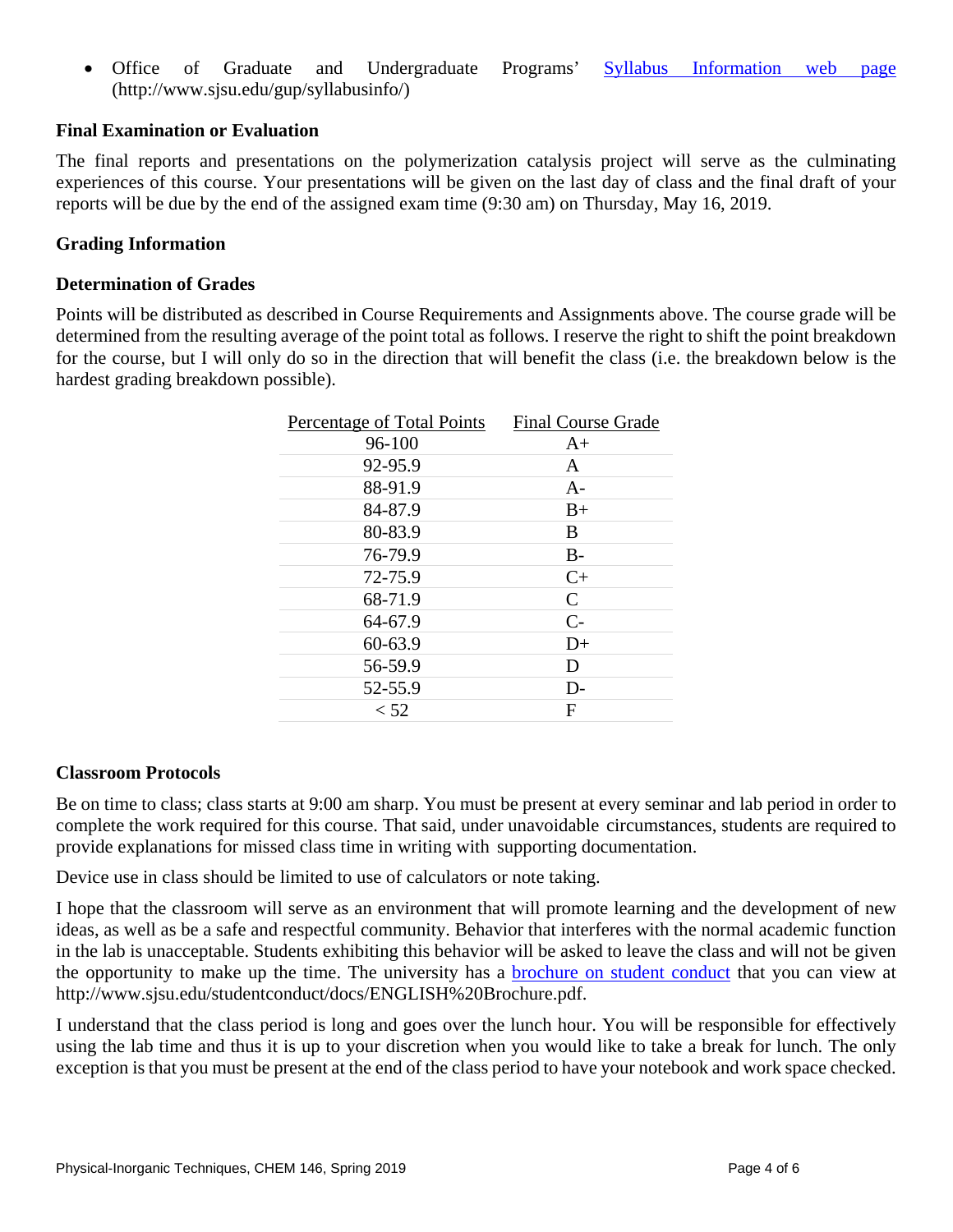# **Safety Quiz**

On the first day of class students will be required to take a safety quiz after a safety discussion. A score of 80% or higher in two attempts must be achieved on the safety quiz to remain enrolled in the course.

### **Laboratory Sessions**

Students MUST adhere to safety regulations outlined during first day of class at all times. Persistent failure to adhere to safety protocols will result in a failing grade. Experiments unrelated to the assigned project will not be allowed in the laboratory under any circumstances, and students engaging in such experiments will be withdrawn from the laboratory immediately.

### **Email Policy**

I receive a lot of emails, so to be sure that I see your email, all Chem 146 emails should have Chem 146 in the subject line. I will do my best to respond to class-related emails within 1 business day of receiving them, however, keep in mind that this may not always be possible, especially during high volume times (e.g. around exams). Please try not to wait until the last minute to ask questions via email. I may also be slower to respond to emails late at night or over the weekends. Office hours are the best way to get timely answers to more complicated questions.

#### **Reagent Requests**

Request for reagents for the next week's lab session must be made by 5:00 PM on the preceding Monday. If a request is not received by that time, it will be assumed no additional reagents are needed, other than those already available in the lab. Every effort will be made to honor reagent requests.

#### **Collaborative Work**

The lab work for both the short project on electronic structure and the final project on polymerization catalysis will be done with a partner or in a group of three. Group members are responsible for the equitable division of labor. If there is a problem regarding contribution (or lack thereof) from your lab partner, please bring this to my attention as soon as it becomes an issue. There are only 15 class meetings, though each is roughly 7 hours, so we must be vigilant. If I notice that any student does not appear to be pulling their weight, I will address the group at my discretion. Every member is required to maintain their own laboratory notebook and only two of the graded assignments will be turned in jointly: the written reports for these two projects. For these two assignments, all members of the group will receive the same grade.

Plagiarism of any sort will not be tolerated. Students who do not submit their own work will receive a zero, and continuing to do so will result in a failing grade in the course.

#### **Assignment Deadlines**

All assignments are required to be submitted on or before the assigned deadline. No assignments will be accepted after the deadline, and will result in a zero grade for that assignment.

#### **Make-up Sessions**

There will be no makeup sessions for missed laboratory classes and/or oral presentations.

#### **University Policies**

Per University Policy S16-9, university-wide policy information relevant to all courses, such as academic integrity, accommodations, etc. will be available on Office of Graduate and Undergraduate Programs' [Syllabus Information](http://www.sjsu.edu/gup/syllabusinfo/) web [page](http://www.sjsu.edu/gup/syllabusinfo/) at http://www.sjsu.edu/gup/syllabusinfo/.